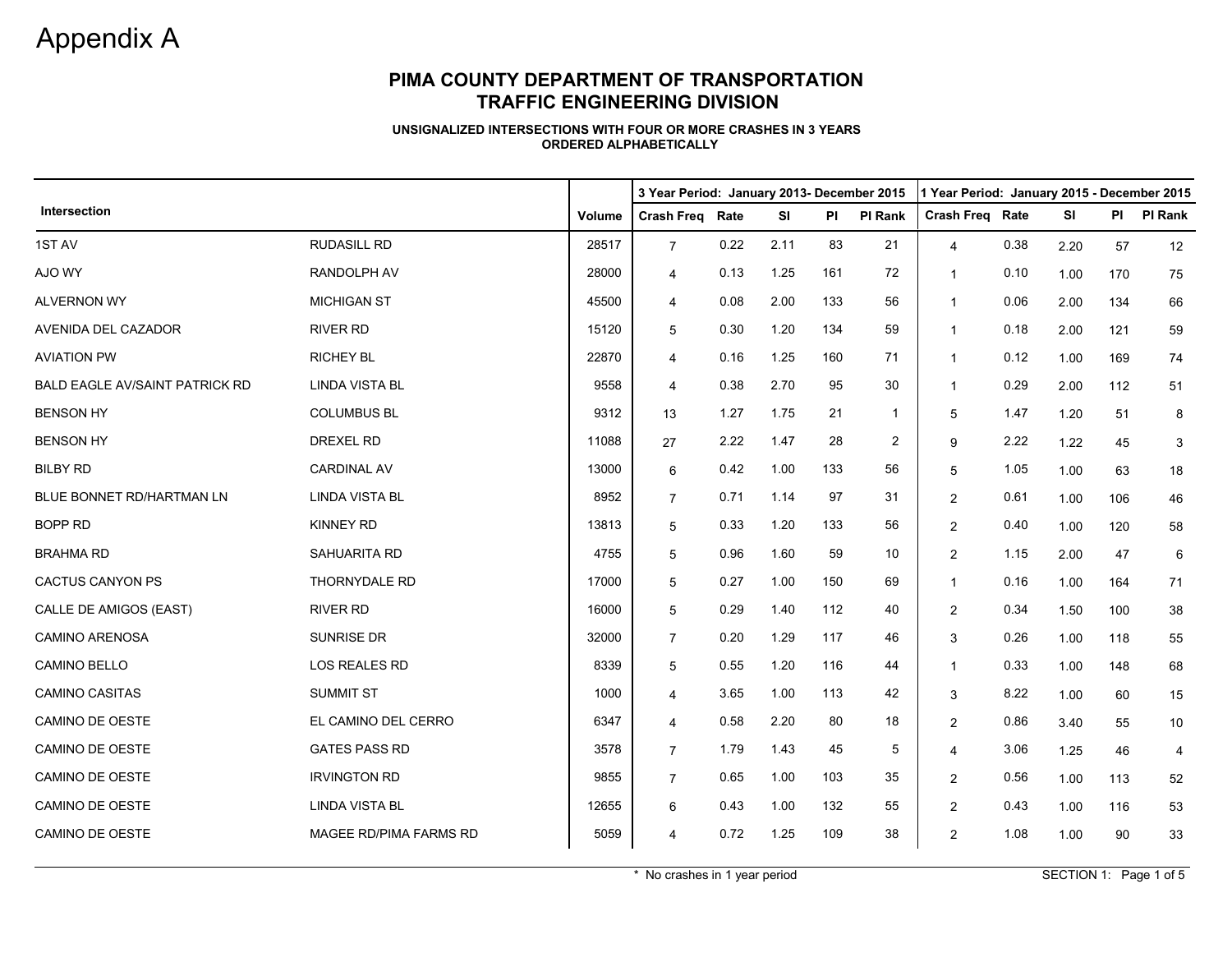## **PIMA COUNTY DEPARTMENT OF TRANSPORTATION TRAFFIC ENGINEERING DIVISION**

#### **UNSIGNALIZED INTERSECTIONS WITH FOUR OR MORE CRASHES IN 3 YEARSORDERED ALPHABETICALLY**

|                               |                                  |               |                        | 3 Year Period: January 2013- December 2015 |           |     |                |                        | 1 Year Period: January 2015 - December 2015 |           |     |                |  |  |
|-------------------------------|----------------------------------|---------------|------------------------|--------------------------------------------|-----------|-----|----------------|------------------------|---------------------------------------------|-----------|-----|----------------|--|--|
| Intersection                  |                                  | <b>Volume</b> | <b>Crash Freg Rate</b> |                                            | <b>SI</b> | PI  | <b>PI Rank</b> | <b>Crash Freg Rate</b> |                                             | <b>SI</b> | PI  | PI Rank        |  |  |
| CAMINO LOMA ALTA              | COLOSSAL CAVE RD                 | 7936          | 5                      | 0.58                                       | 1.00      | 125 | 52             | $\overline{2}$         | 0.69                                        | 1.00      | 103 | 42             |  |  |
| <b>CAMINO LOMA ALTA</b>       | <b>OLD SPANISH TR</b>            | 6462          | $\overline{7}$         | 0.99                                       | 1.97      | 35  | 3              | 2                      | 0.85                                        | 1.50      | 77  | 23             |  |  |
| <b>CAMINO REAL</b>            | RIVER RD                         | 38932         | $\overline{4}$         | 0.09                                       | 1.75      | 136 | 61             | $\mathbf{1}$           | 0.07                                        | 2.00      | 133 | 65             |  |  |
| <b>CANADA ST</b>              | <b>MISSION RD</b>                | 20189         | 4                      | 0.18                                       | 1.50      | 136 | 61             | 3                      | 0.41                                        | 1.67      | 77  | 23             |  |  |
| <b>CAPISTRANO RD</b>          | <b>CARDINAL AV</b>               | 9833          | 5                      | 0.46                                       | 1.20      | 120 | 49             | $\mathbf 1$            | 0.28                                        | 1.00      | 155 | 69             |  |  |
| <b>CARDINAL AV</b>            | <b>IRVINGTON RD</b>              | 11750         | 11                     | 0.85                                       | 1.27      | 57  | 8              | 4                      | 0.93                                        | 1.50      | 46  | 4              |  |  |
| <b>CARDINAL AV</b>            | LOS REALES RD                    | 12682         | 5                      | 0.36                                       | 1.40      | 108 | 37             | $\mathbf{1}$           | 0.22                                        | 2.00      | 119 | 57             |  |  |
| <b>CATALINA HY</b>            | <b>HOUGHTON RD</b>               | 9179          | 8                      | 0.80                                       | 1.13      | 86  | 25             | 3                      | 0.90                                        | 1.00      | 79  | 26             |  |  |
| <b>CATALINA HY</b>            | NITTANY WY/PRINCE RD             | 9569          | 6                      | 0.57                                       | 1.17      | 116 | 44             | $\overline{4}$         | 1.15                                        | 1.25      | 57  | 12             |  |  |
| <b>CATALINA HY</b>            | SNYDER RD                        | 3194          | 5                      | 1.43                                       | 1.40      | 65  | 14             | $\mathbf{1}$           | 0.86                                        | 1.00      | 122 | 60             |  |  |
| <b>CENTENNIAL DR</b>          | KOLB RD                          | 16000         | 5                      | 0.29                                       | 1.60      | 101 | 33             | $\mathbf 1$            | 0.17                                        | 2.00      | 122 | 60             |  |  |
| <b>CLUB DR/MIDNIGHT WY</b>    | <b>CORTARO FARMS RD</b>          | 14451         | 4                      | 0.25                                       | 1.00      | 167 | 74             | 3                      | 0.57                                        | 1.00      | 94  | 36             |  |  |
| <b>COACH DR/MICHIGAN ST</b>   | PALO VERDE RD                    | 29166         | $\overline{4}$         | 0.13                                       | 2.20      | 126 | 53             | $\mathbf{1}$           | 0.09                                        | 1.00      | 172 | 76             |  |  |
| CONTINENTAL RD/OLD NOGALES HY | PARK CENTRE AV/WHITEHOUSE CANYON | 13911         | $\overline{7}$         | 0.46                                       | 1.29      | 90  | 26             | 3                      | 0.59                                        | 1.33      | 80  | 27             |  |  |
| <b>CORTARO RD</b>             | <b>INA RD</b>                    | 8847          | 6                      | 0.62                                       | 2.60      | 53  | 7              | 3                      | 0.93                                        | 1.00      | 77  | 23             |  |  |
| COUNTRY CLUB RD               | DREXEL RD                        | 12324         | 4                      | 0.30                                       | 1.25      | 140 | 64             | $\mathbf 1$            | 0.22                                        | 2.00      | 118 | 55             |  |  |
| <b>CRAYCROFT RD</b>           | TRAVEL PLAZA WY                  | 12642         | 8                      | 0.58                                       | 1.00      | 102 | 34             | 5                      | 1.08                                        | 1.00      | 61  | 16             |  |  |
| CRAYCROFT RD                  | <b>VALENCIA RD</b>               | 21517         | 4                      | 0.17                                       | 1.00      | 181 | 76             | $\mathbf{1}$           | 0.13                                        | 1.00      | 166 | 72             |  |  |
| <b>CURTIS RD</b>              | <b>SHANNON RD</b>                | 8164          | 4                      | 0.45                                       | 2.20      | 91  | 27             | 2                      | 0.67                                        | 1.00      | 105 | 44             |  |  |
| DAWN RD                       | <b>HOUGHTON RD</b>               | 11700         | $\overline{7}$         | 0.55                                       | 1.83      | 60  | 11             | 3                      | 0.70                                        | 1.00      | 86  | 31             |  |  |
| DREXEL RD                     | WESTOVER AV                      | 12377         | 8                      | 0.59                                       | 1.13      | 98  | 32             | $\overline{4}$         | 0.89                                        | 1.25      | 65  | 19             |  |  |
| <b>ESCALANTE RD</b>           | OLD SPANISH TR                   | 7613          | 8                      | 0.96                                       | 1.13      | 83  | 21             | 5                      | 1.80                                        | 1.20      | 48  | $\overline{7}$ |  |  |

\* No crashes in 1 year period SECTION 1: Page 2 of 5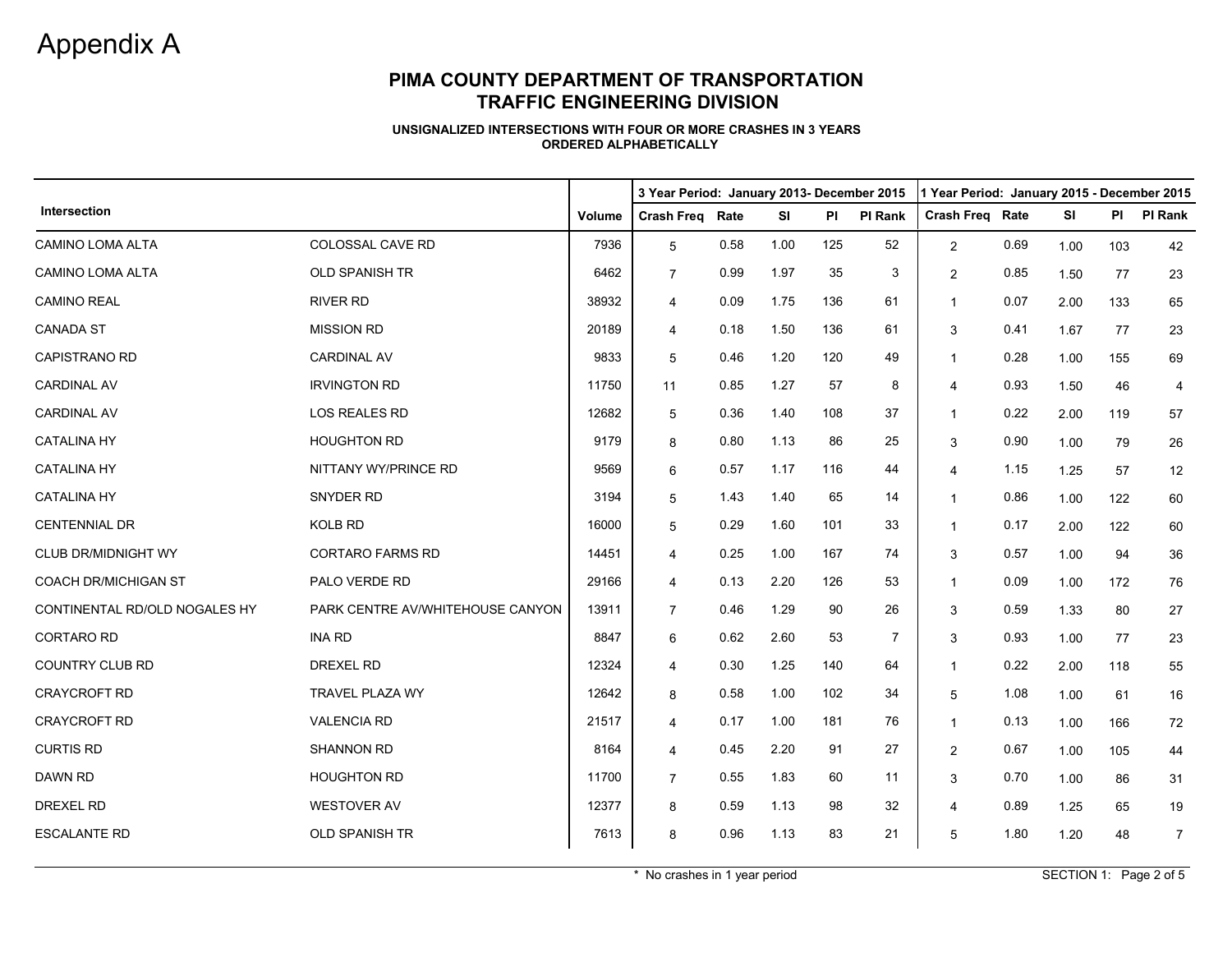### **PIMA COUNTY DEPARTMENT OF TRANSPORTATION TRAFFIC ENGINEERING DIVISION**

#### **UNSIGNALIZED INTERSECTIONS WITH FOUR OR MORE CRASHES IN 3 YEARSORDERED ALPHABETICALLY**

|                           |                         |               | 3 Year Period: January 2013- December 2015<br>1 Year Period: January 2015 - December 2015 |      |           |     |                |                        |      |           |           |                |  |  |
|---------------------------|-------------------------|---------------|-------------------------------------------------------------------------------------------|------|-----------|-----|----------------|------------------------|------|-----------|-----------|----------------|--|--|
| Intersection              |                         | <b>Volume</b> | <b>Crash Freg Rate</b>                                                                    |      | <b>SI</b> | PI  | <b>PI Rank</b> | <b>Crash Freg Rate</b> |      | <b>SI</b> | <b>PI</b> | <b>PI Rank</b> |  |  |
| FLOWING WELLS RD          | <b>RILLITO ST</b>       | 19500         | $\overline{4}$                                                                            | 0.19 | 1.00      | 178 | 75             | 3                      | 0.42 | 1.00      | 101       | 40             |  |  |
| <b>GOLDER RANCH DR</b>    | LAGO DEL ORO PW         | 6000          | $\overline{4}$                                                                            | 0.61 | 1.25      | 114 | 43             | $\overline{2}$         | 0.91 | 1.50      | 71        | 21             |  |  |
| HACIENDA DEL SOL RD       | SUNRISE DR              | 43101         | 10 <sup>°</sup>                                                                           | 0.21 | 1.30      | 105 | 36             | 3                      | 0.19 | 1.33      | 109       | 49             |  |  |
| <b>HARDY RD</b>           | <b>MORNING VIEW DR</b>  | 7000          | $\overline{4}$                                                                            | 0.52 | 1.00      | 146 | 65             | 2                      | 0.78 | 1.00      | 101       | 40             |  |  |
| <b>HARTMAN LN</b>         | <b>OVERTON RD</b>       | 4900          | $\overline{4}$                                                                            | 0.75 | 1.00      | 130 | 54             | $\overline{1}$         | 0.56 | 1.00      | 135       | 67             |  |  |
| HILDRETH AV/WESTOVER AV   | <b>VALENCIA RD</b>      | 39844         | 20                                                                                        | 0.46 | 1.25      | 81  | 19             | 10 <sup>1</sup>        | 0.69 | 1.10      | 73        | 22             |  |  |
| <b>INA RD</b>             | WADE RD                 | 8981          | 5                                                                                         | 0.51 | 1.20      | 119 | 48             | 2                      | 0.61 | 1.00      | 107       | 47             |  |  |
| <b>IRVINGTON PL</b>       | <b>MISSION RD</b>       | 26778         | 11                                                                                        | 0.38 | 1.18      | 110 | 39             | 3                      | 0.31 | 1.00      | 111       | 50             |  |  |
| <b>IRVINGTON RD</b>       | <b>JOSEPH AV</b>        | 9465          | 8                                                                                         | 0.77 | 1.38      | 61  | 12             | 3                      | 0.87 | 1.33      | 69        | 20             |  |  |
| <b>KAIN AV</b>            | <b>RUTHRAUFF RD</b>     | 25850         | $\overline{7}$                                                                            | 0.25 | 1.57      | 91  | 27             | 3                      | 0.32 | 1.67      | 85        | 29             |  |  |
| KOLB RD                   | <b>LITTLETOWN RD</b>    | 16000         | $\overline{4}$                                                                            | 0.23 | 1.25      | 147 | 66             | $\overline{2}$         | 0.34 | 1.50      | 100       | 38             |  |  |
| LA CANADA DR              | ROLLER COASTER RD       | 16453         | $\overline{4}$                                                                            | 0.22 | 1.25      | 149 | 68             | $\mathbf{1}$           | 0.17 | 1.00      | 163       | 70             |  |  |
| LA CHOLLA BL              | <b>SUNSET RD</b>        | 31000         | 13                                                                                        | 0.38 | 2.42      | 51  | 6              | $\overline{4}$         | 0.35 | 3.40      | 56        | 11             |  |  |
| LA CHOLLA BL              | WALMART DW/ZARRAGOZA DR | 22500         | 5                                                                                         | 0.20 | 1.20      | 147 | 66             | $\overline{1}$         | 0.12 | 1.00      | 168       | 73             |  |  |
| LA CHOLLA BL              | <b>WETMORE RD</b>       | 11244         | 9                                                                                         | 0.73 | 1.33      | 61  | 12             | 5                      | 1.22 | 1.20      | 54        | 9              |  |  |
| <b>LAMBERT LN</b>         | <b>SHANNON RD</b>       | 10608         | 9                                                                                         | 0.77 | 1.22      | 75  | 17             | $\overline{2}$         | 0.52 | 1.50      | 92        | 35             |  |  |
| <b>MAGEE RD</b>           | <b>MONA LISA RD</b>     | 20474         | 9                                                                                         | 0.40 | 1.33      | 85  | 24             | 3                      | 0.40 | 1.00      | 103       | 42             |  |  |
| MAGEE RD                  | OLDFATHER DR            | 9971          | 6                                                                                         | 0.55 | 1.67      | 74  | 16             | $\overline{1}$         | 0.27 | 2.00      | 116       | 53             |  |  |
| MILE WIDE RD              | <b>SANDARIO RD</b>      | 3053          | $\overline{4}$                                                                            | 1.20 | 1.75      | 68  | 15             | $\overline{2}$         | 1.79 | 2.00      | 41        | $\overline{2}$ |  |  |
| <b>MISSION RD</b>         | <b>NEBRASKA ST</b>      | 22000         | 4                                                                                         | 0.17 | 1.50      | 138 | 63             | $\overline{1}$         | 0.12 | 2.00      | 127       | 63             |  |  |
| NOGALES HY                | PAN TAK ST              | 21000         | 5                                                                                         | 0.22 | 1.40      | 121 | 51             | $\mathbf{1}$           | 0.13 | 2.00      | 125       | 62             |  |  |
| PASEO SONOYTA/VIA ZARZOSA | SUNRISE DR              | 19600         | 4                                                                                         | 0.19 | 1.50      | 135 | 60             | 2                      | 0.28 | 2.00      | 91        | 34             |  |  |

\* No crashes in 1 year period SECTION 1: Page 3 of 5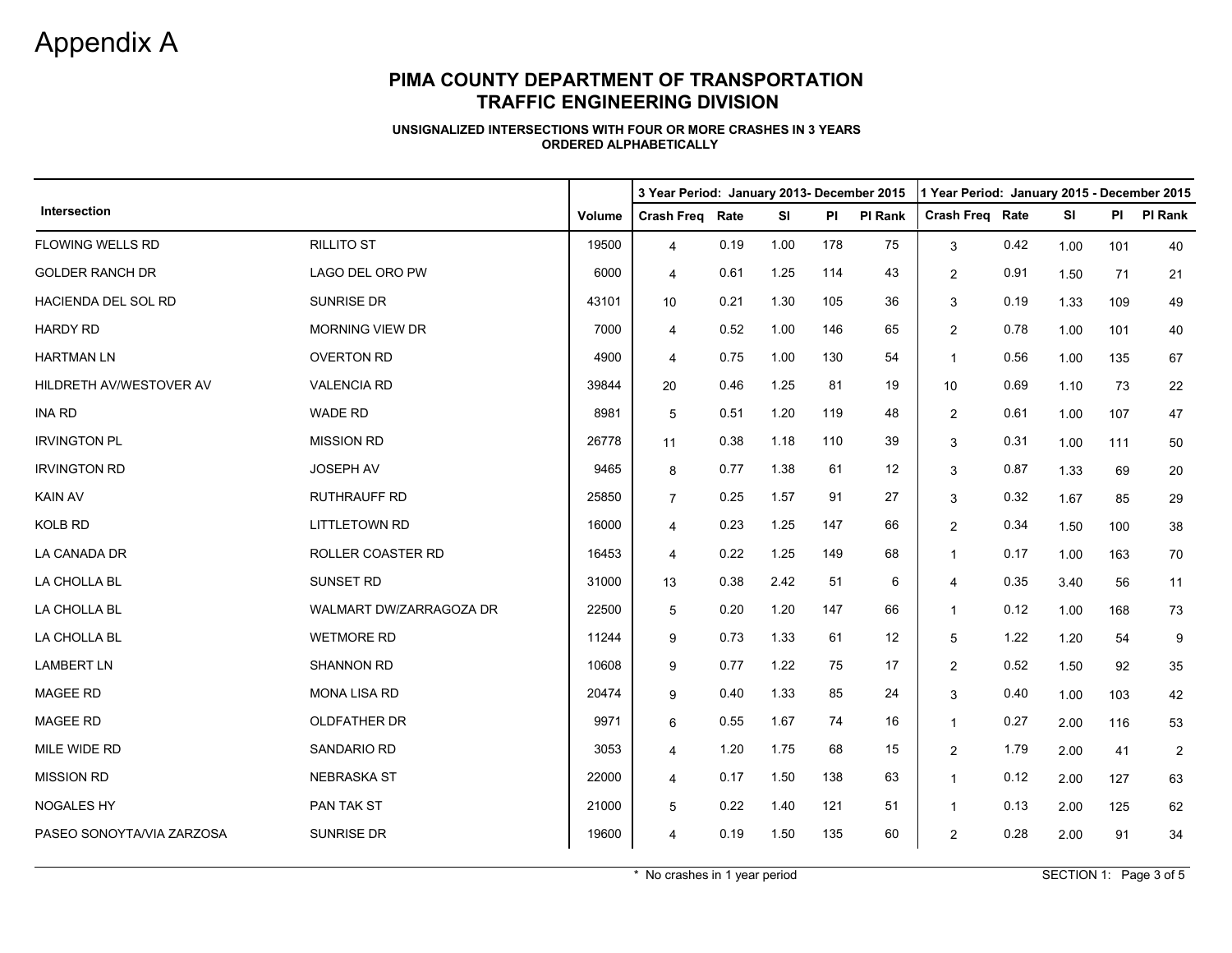## **PIMA COUNTY DEPARTMENT OF TRANSPORTATION TRAFFIC ENGINEERING DIVISION**

#### **UNSIGNALIZED INTERSECTIONS WITH FOUR OR MORE CRASHES IN 3 YEARSORDERED ALPHABETICALLY**

|                        |                       |        | 3 Year Period: January 2013- December 2015 |      |      | 1 Year Period: January 2015 - December 2015 |         |                        |      |      |           |                |
|------------------------|-----------------------|--------|--------------------------------------------|------|------|---------------------------------------------|---------|------------------------|------|------|-----------|----------------|
| Intersection           |                       | Volume | <b>Crash Freq Rate</b>                     |      | SI   | PI                                          | PI Rank | <b>Crash Freq Rate</b> |      | SI   | <b>PI</b> | <b>PI Rank</b> |
| PECOS WY               | <b>THORNYDALE RD</b>  | 14575  | $\overline{7}$                             | 0.44 | 1.29 | 93                                          | 29      | 3                      | 0.56 | 1.33 | 83        | 28             |
| PICTURE ROCKS RD       | <b>SANDARIO RD</b>    | 8091   | $\overline{7}$                             | 0.79 | 1.43 | 57                                          | 8       | 4                      | 1.35 | 1.50 | 38        |                |
| PONTATOC RD            | VALLEY VIEW RD        | 3426   | 4                                          | 1.07 | 1.00 | 120                                         | 49      | 3                      | 2.40 | 1.00 | 62        | 17             |
| <b>QUASAR ST</b>       | THORNYDALE RD         | 29000  | $\overline{4}$                             | 0.13 | 1.25 | 162                                         | 73      |                        | 0.09 | 2.00 | 131       | 64             |
| <b>RUDASILL RD</b>     | <b>SANDARIO RD</b>    | 5166   | 4                                          | 0.71 | 1.75 | 83                                          | 21      |                        | 0.53 | 2.00 | 97        | 37             |
| SAHUARITA RD           | <b>WENTWORTH RD</b>   | 4383   | 4                                          | 0.83 | 1.50 | 81                                          | 19      | $\overline{2}$         | 1.25 | 1.00 | 85        | 29             |
| <b>SUMTER DR</b>       | <b>THORNYDALE RD</b>  | 18500  | $\overline{4}$                             | 0.20 | 1.25 | 154                                         | 70      | $\overline{2}$         | 0.30 | 1.50 | 105       | 44             |
| <b>SUNRISE DR</b>      | <b>VALLEY VIEW RD</b> | 19300  | 5                                          | 0.24 | 1.40 | 117                                         | 46      | $\overline{2}$         | 0.28 | 1.50 | 107       | 47             |
| <b>THORNYDALE RD</b>   | <b>TURKEY LN</b>      | 9500   | 4                                          | 0.38 | 1.50 | 112                                         | 40      | $\overline{2}$         | 0.58 | 1.50 | 86        | 31             |
| <b>TRICO MARANA RD</b> | TRICO RD              | 3154   | 5                                          | 1.45 | 2.16 | 43                                          | 4       | 2                      | 1.74 | 1.50 | 59        | 14             |